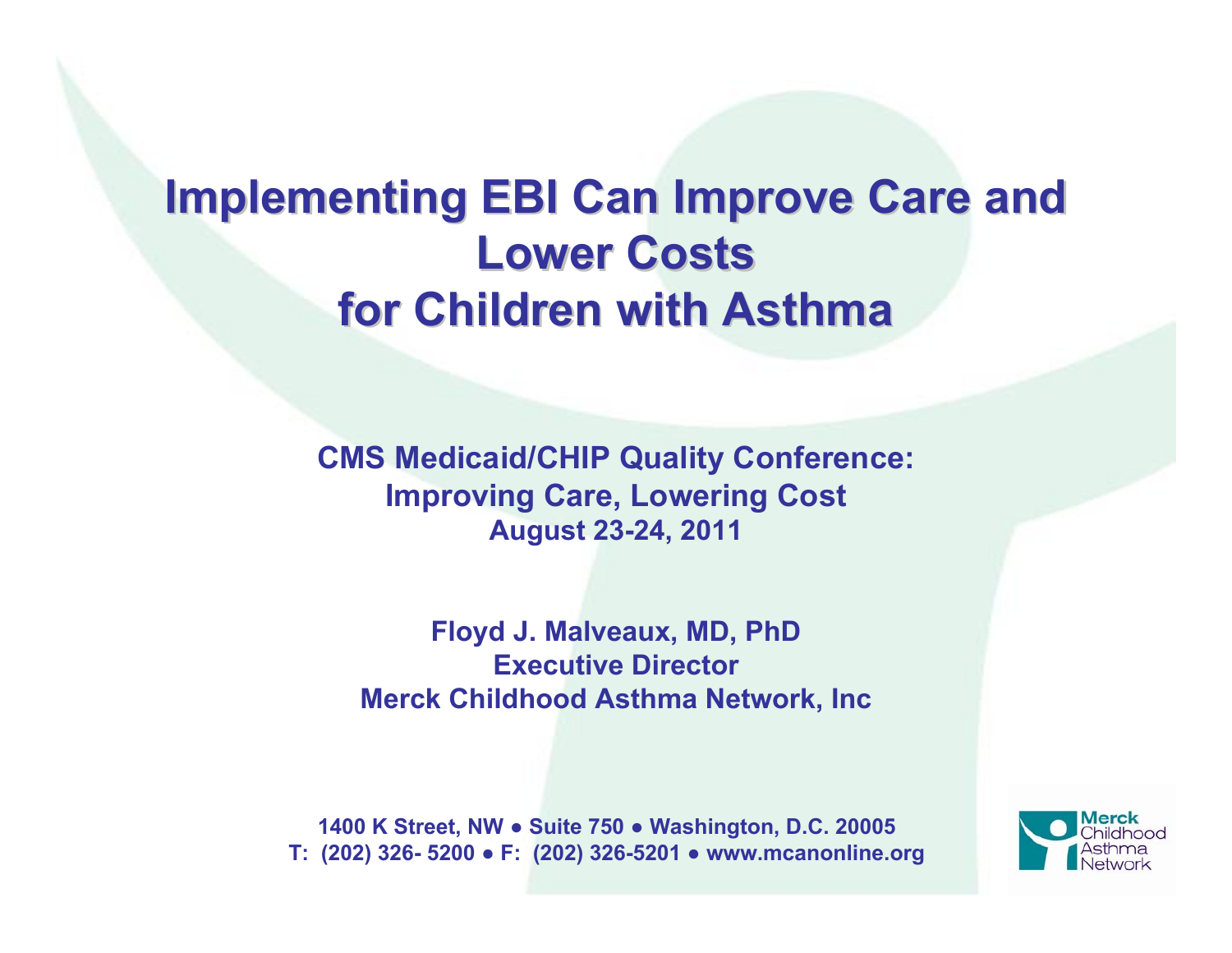# **Childhood Asthma is Challenging on Many Levels**

#### **Widespread and Serious**

- **1 in 7 ever diagnose d**
- **9% currently have it**
- **60% wit h current asthma have had at leastone attack in the past year**

**Costly**

- **\$8-10 billion in medical expenditures ('10)** • **Additional \$10 billion in indirect costs**
- **40% higher emergency department costs**

#### **Preventable and Avoidable**

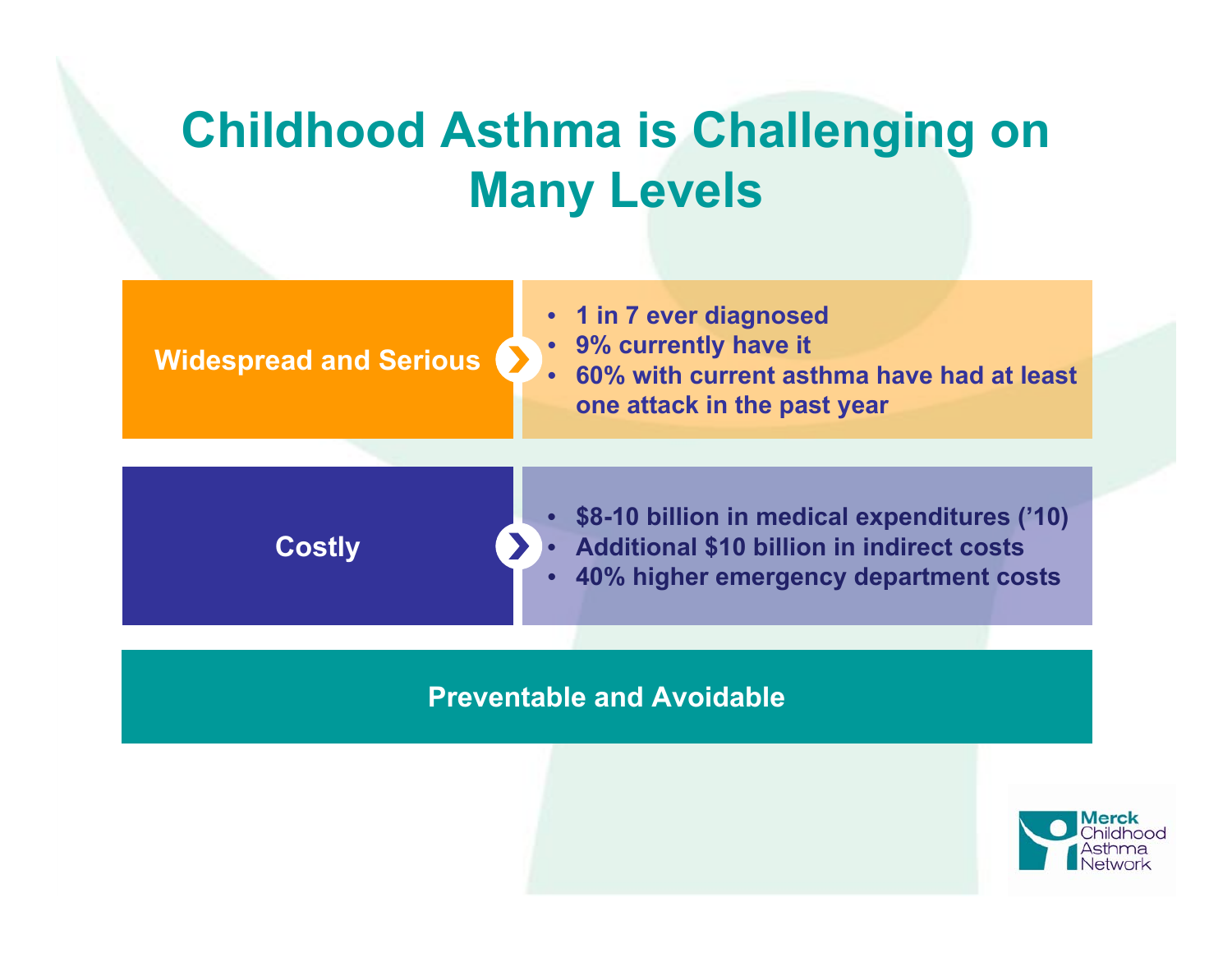### **Asthma Highest Among Minority Children, Prevalence Largely Not Improving Over Time**

Current Asthma Prevalence, Children Aged <18, by Race/Ethnicity United States: National Health Interview Survey, 2001, 2009

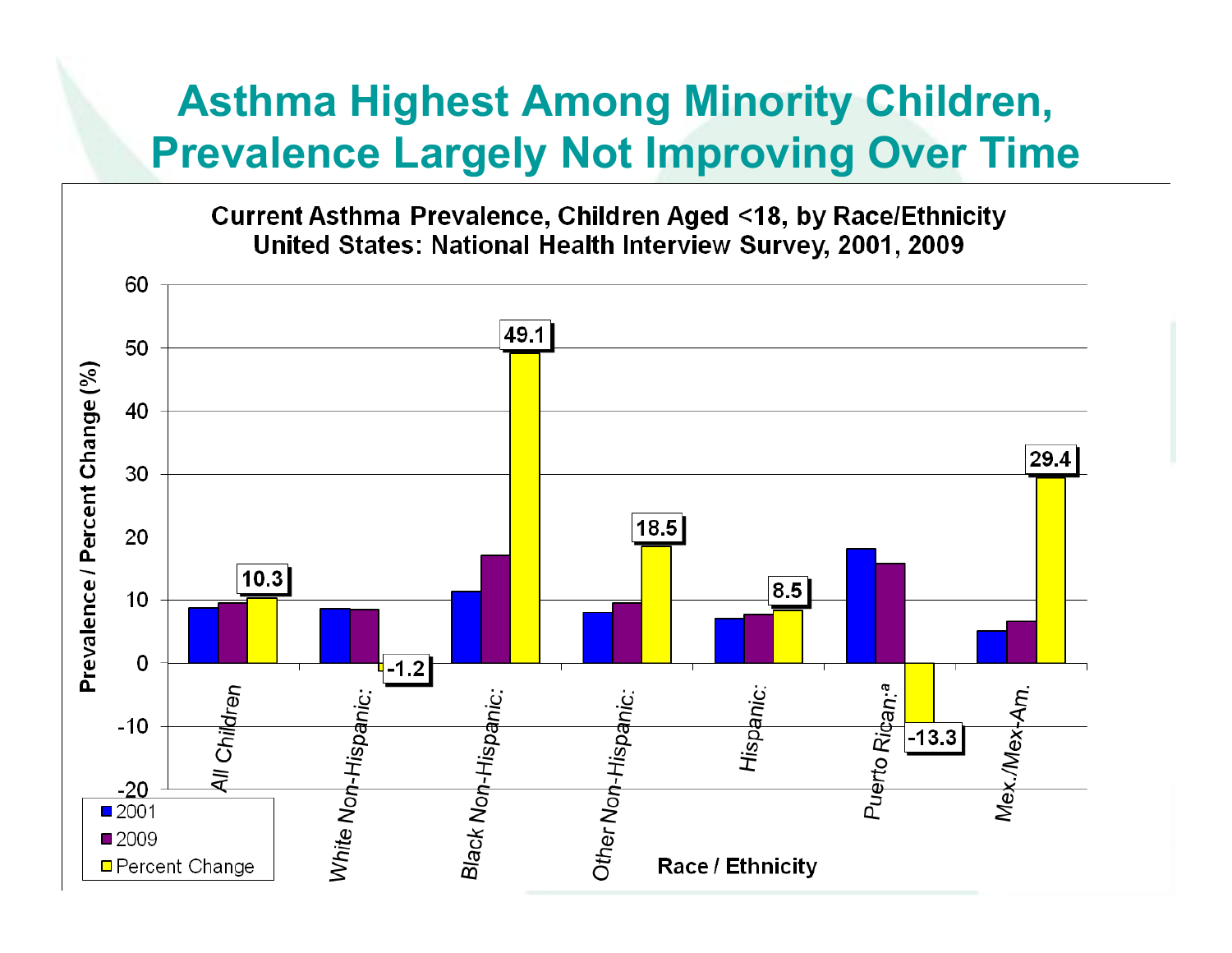### **Most Frequent First-listed Conditions for Rural and Non-rural ED Visits for Children (0-17 years), 2008**

| <b>Condition</b>                           | <b>Rural (Rank)</b> | <b>Non-rural</b> |
|--------------------------------------------|---------------------|------------------|
|                                            |                     |                  |
| <b>Upper Respiratory Conditions</b>        | 12.9(1)             | 10.7(1)          |
| <b>Superficial injury; contusion</b>       | 8.5(2)              | 6.4(2)           |
| <b>Otitis media and related conditions</b> | 7.2(3)              | 5.8(3)           |
| <b>Sprains and strains</b>                 | 5.2(4)              | 4.0(6)           |
| Open wounds of head; neck; and trunk       | 4.4(5)              | 4.8(4)           |
| <b>Open wounds of extremities</b>          | 3.7(6)              | 2.7(11)          |
| <b>Fever of unknown origin</b>             | 3.5(7)              | 4.4(5)           |
| <b>Viral infection</b>                     | 3.4(8)              | 3.2(8)           |
| Other injuries and conditions due to       |                     |                  |
| external causes                            | 3.0(9)              | 3.9(7)           |
| <b>Fracture of upper limb</b>              | 2.8(10)             | 2.9(9)           |

Source: AHRQ, Center for Delivery, Organization, and Markets, Healthcare Cost and Utilization Project, Nationwide Emergency Department Sample, 2008

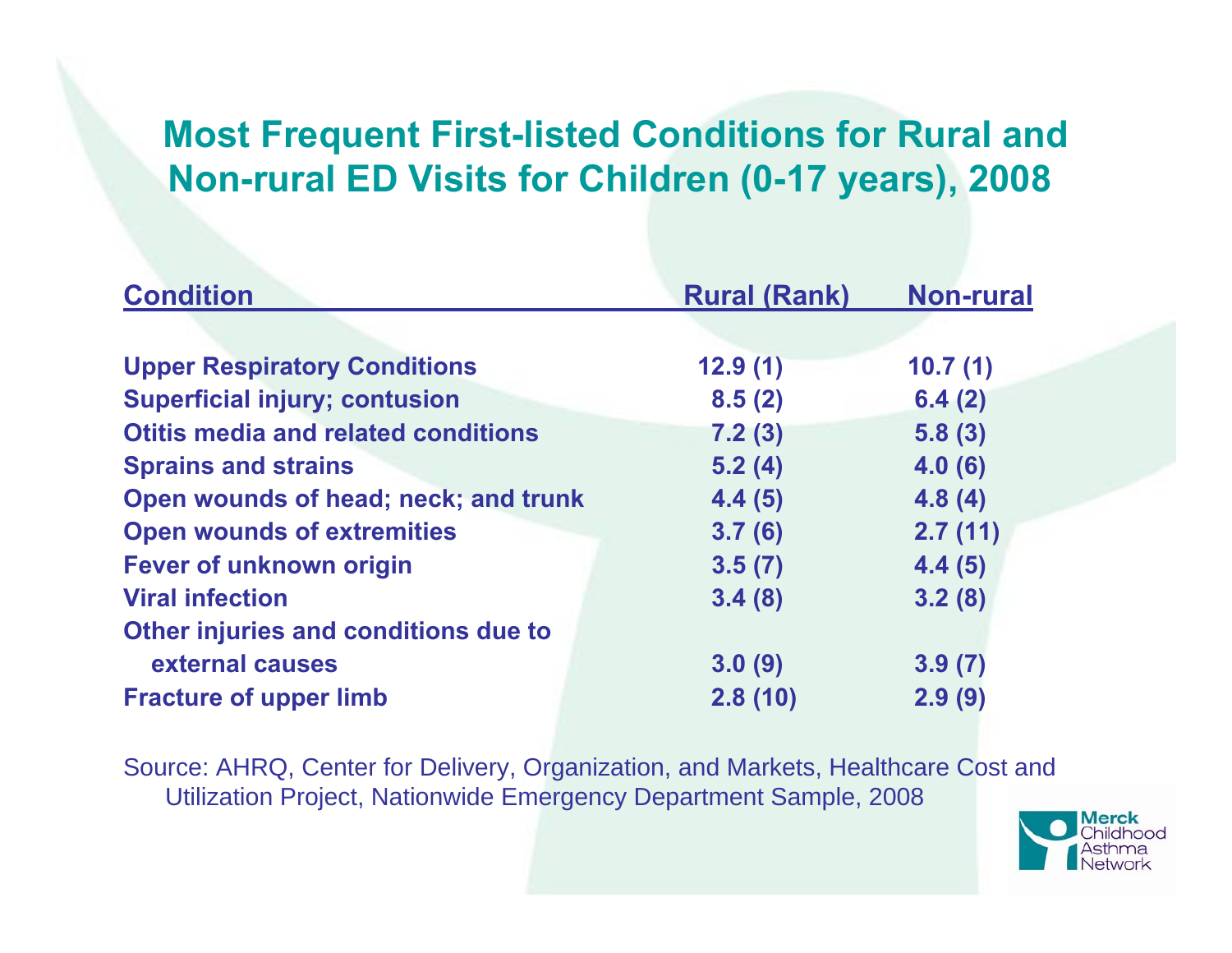### **Most Common Specific Reasons for Admission of Children to the Hospital, 2009\***

|                            |                         | <b>Rate of discharges per</b>  |
|----------------------------|-------------------------|--------------------------------|
| <b>Principal diagnosis</b> |                         | 10,000 population <sup>†</sup> |
|                            |                         |                                |
| 1 <sub>1</sub>             | <b>Pneumonia</b>        | 22.5                           |
| 2.                         | <b>Asthma</b>           | 18.4                           |
| 3.                         | <b>Acute bronchitis</b> | 16.6                           |
| 4.                         | <b>Mood disorders</b>   | 12.8                           |
| 5.                         | <b>Appendicitis</b>     | 11.3                           |

\* Excludes newborn conditions.

† Calculated using resident population for July 2009 from the U.S. Bureau of the Census, accessed on February 28, 2011. From: http://www.census.gov/popest/national/asrh/NC-EST2009-sa.html. Source: AHRQ, Center for Delivery, Organization, and Markets, Healthcare Cost and Utilization Project, Kids' Inpatient Database (KID), 2009

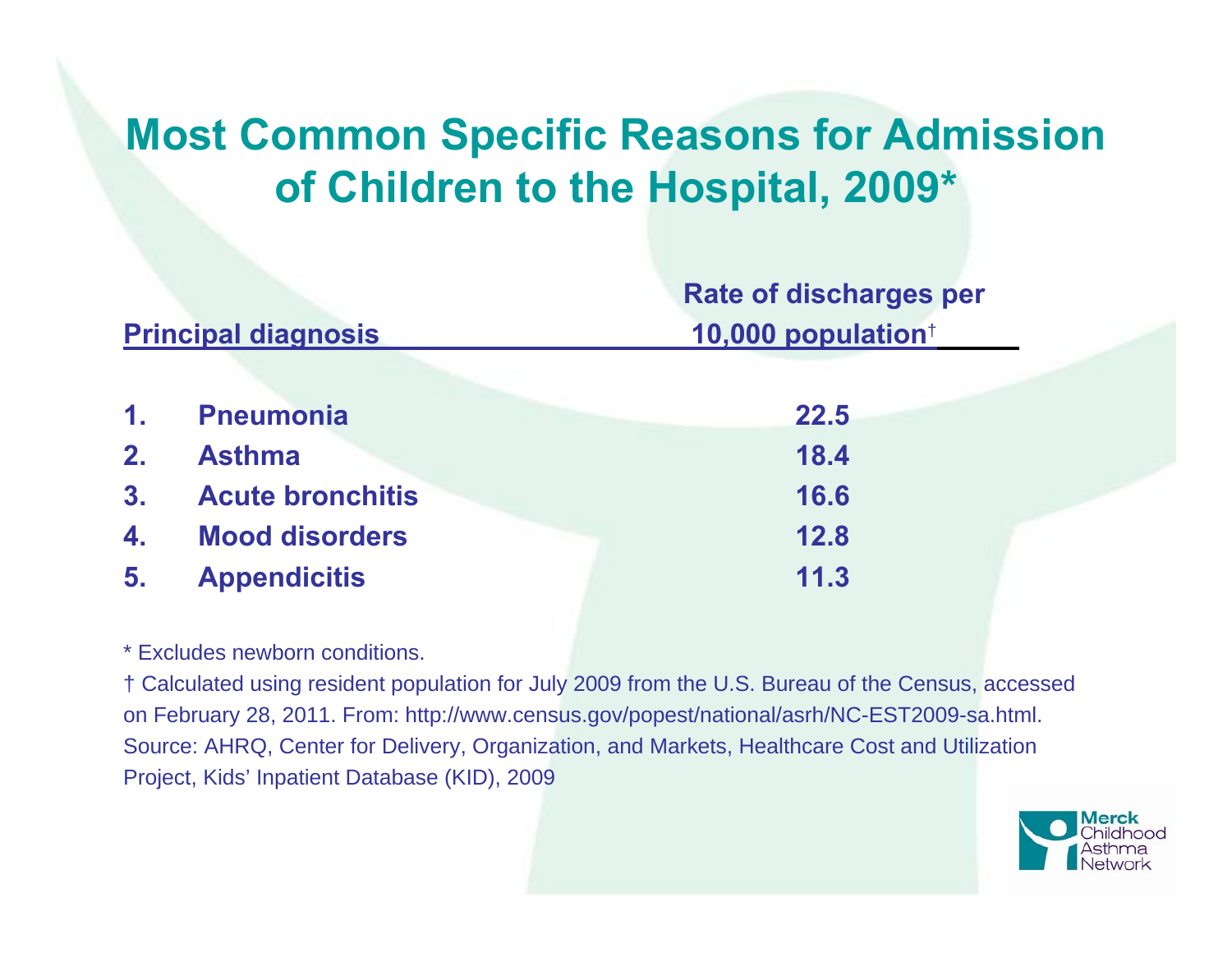## **Racial Disparities Exist in Children Being Treated for Asthma**

|                              | <b>Current</b><br>prevalence<br>percent<br>$(2004 - 05)$ | Ambulatory<br><b>visits</b><br>per 1,000<br>$(2003 - 04)$ | <b>Emergency</b><br>dept visits<br>per 10,000<br>$(2003 - 04)$ | <b>Hospital</b><br>discharges<br>per 10,000<br>$(2003 - 04)$ | <b>Deaths</b><br>per<br>1,000,000<br>$(2003 - 04)$ |
|------------------------------|----------------------------------------------------------|-----------------------------------------------------------|----------------------------------------------------------------|--------------------------------------------------------------|----------------------------------------------------|
| <b>White</b>                 | 7.9                                                      | 95                                                        | 73                                                             | 17                                                           | 1.5                                                |
| <b>Black</b>                 | 12.8                                                     | 76                                                        | 265                                                            | 59                                                           | 9.0                                                |
| <b>Hispanic</b>              | 7.8                                                      | 83                                                        | 108                                                            | $\star$                                                      | 1.8                                                |
| <b>Puerto Rican</b>          | 19.2                                                     | $\star$                                                   | $\star$                                                        | $\star$                                                      | $\star$                                            |
| <b>Mexican</b>               | 6.4                                                      | $\star$                                                   | $\star$                                                        | $\star$                                                      | 1.7                                                |
| <b>NH</b> white              | 8.0                                                      | 100                                                       | 66                                                             | $\star$                                                      | 1.3                                                |
| <b>NH black</b>              | 12.7                                                     | 72                                                        | 253                                                            | $\star$                                                      | 9.2                                                |
| <b>Overall</b><br>0-17 years | 8.7                                                      | 90                                                        | 99                                                             | 29                                                           | 2.6                                                |

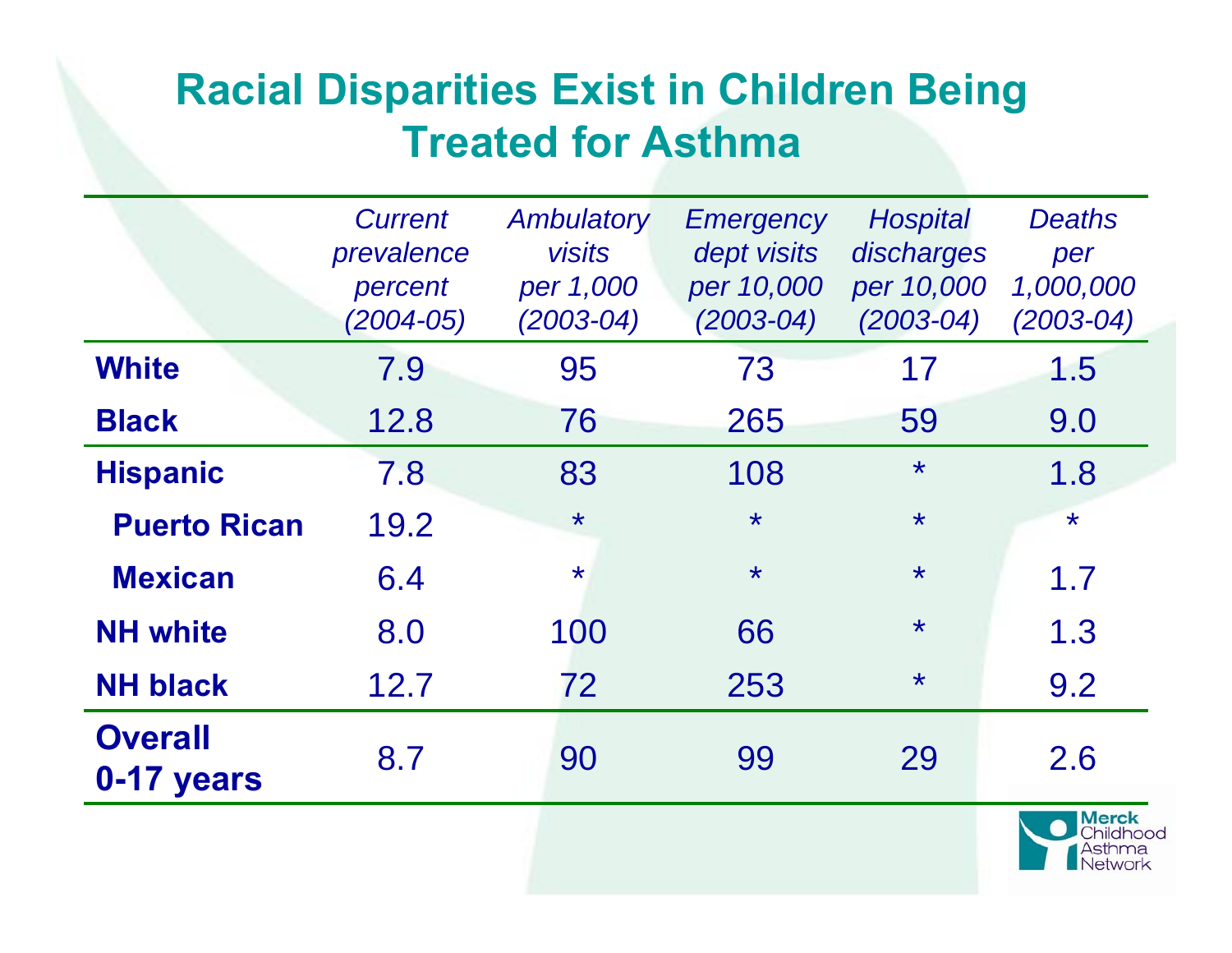## **Medicaid Carries Heavy Load in Paying for Pediatric Asthma-Related Medical Expenses**



Sources: Soni, Anita, Statistical Brief # 242, April 2009, Rockville, MD: AHRQ; AHRQ, HCUPnet, 2010

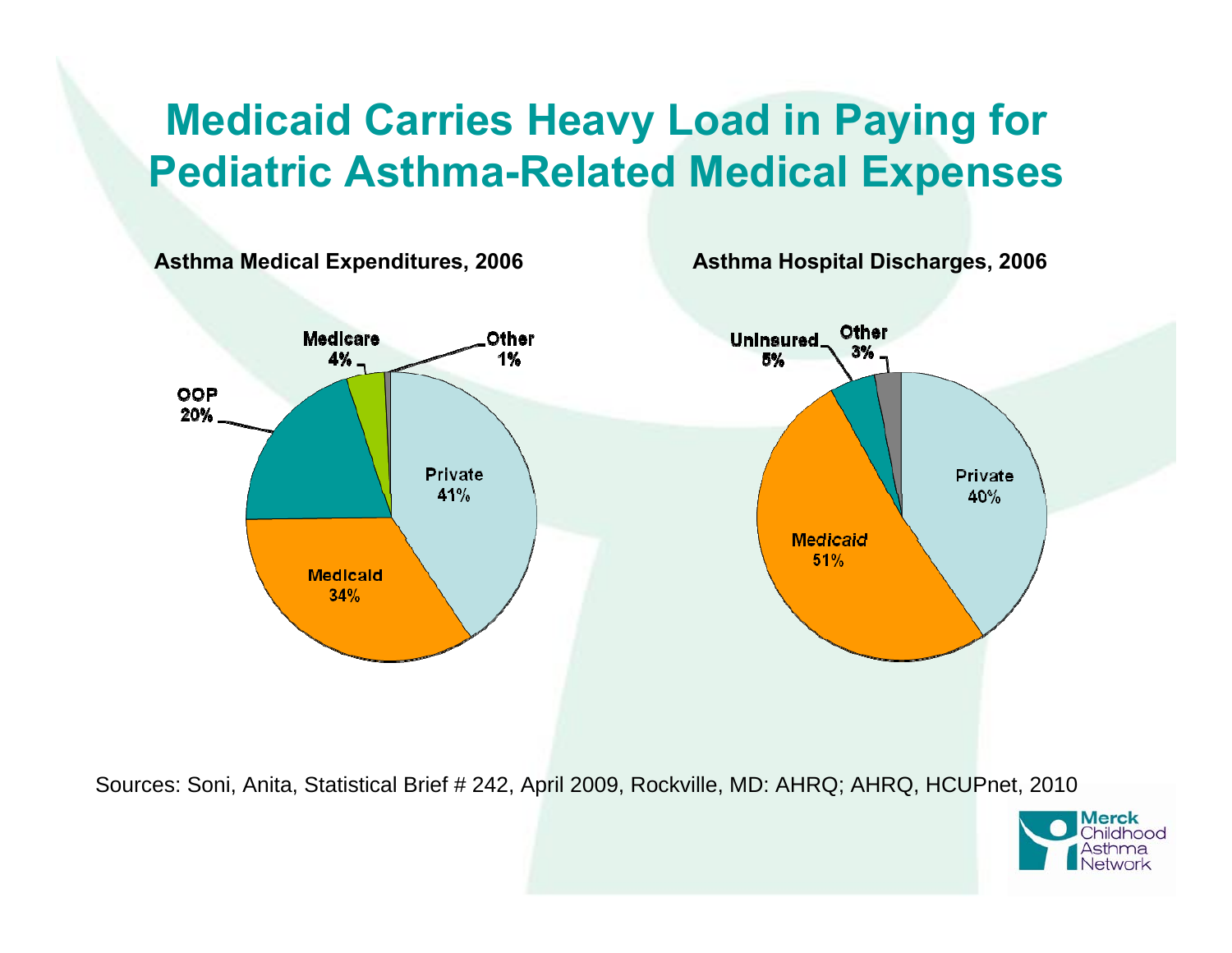# **There is Help: Evidence-Based Interventions Proven to Improve Care and Lower Costs**

**States, communities can look to EBI for help in** • Improving clinical outcomes

- Closing gaps in asthma outcome disparities
- Reducing asthma morbidity and enhancing quality of life



- Potentially be "translated" and successfully integrated into health care systems and multiple communities
- Enhance empowerment to increase knowledge, change negative life style behaviors
- Help family members participate in treatment decisions and successfully navigate complex health care system

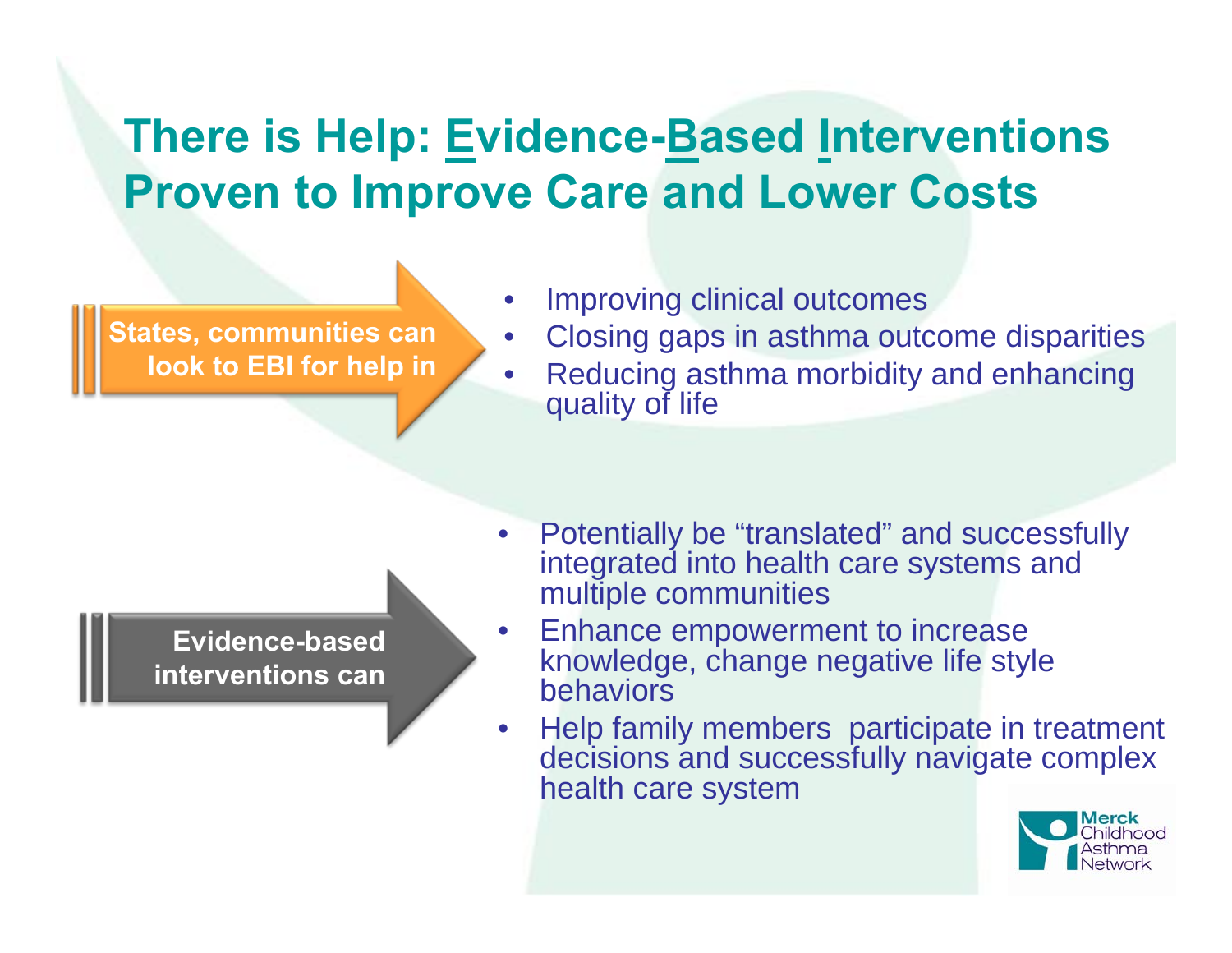# **NCICAS and ICAS: The Gold Standard in Asthma Interventions**

#### **National Cooperative Inner City Asthma Study (NCICAS)**

#### **Phase I: Large Scale Epidemiology Study**

•Purpose: determine the factors leading to the rapid increase in asthma among inner city children •1,528 children at 8 research centers

**Phase 2 – Intervention study** •Purpose: intervene on factors identified in Phase 1•1,033 children at 8 research centers randomized to a tailored Asthma Counselor intervention or control condition

**Inner City Asthma Study (ICAS)** *Two-part intervention for children ages 5-12 from 8 inner city communities*

> **Part I: Environmental**Tailored environmental allergen mitigation and education

#### **Part II:**

**Physician Quality of Care** Feedback to PCPs regarding children's asthma symptoms, medicine use and healthcare utilization;

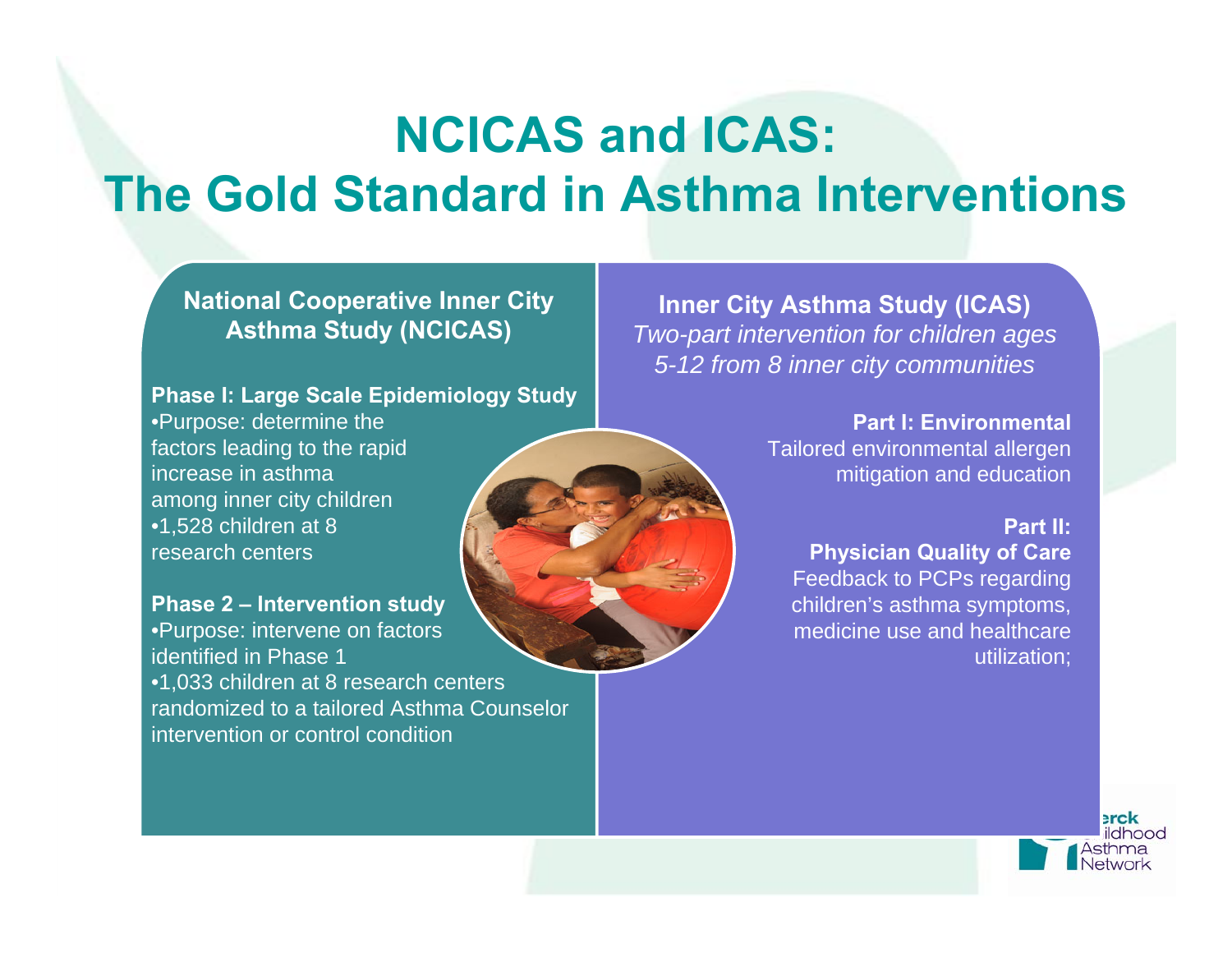# **NCICAS Asthma Counselor InterventionSymptom Reduction by Severity Group**

|                           | <b>Interv</b> | <b>Control</b> | Difference | % Change |
|---------------------------|---------------|----------------|------------|----------|
| <b>Symptoms</b>           |               |                |            |          |
| <b>Overall</b>            | 3.51          | 4.06           | $-0.55$    | 13.5%    |
| Mild (0-7 days)           | 2.96          | 3.24           | $-0.29$    | 8.9%     |
| Severe (8-14 days)        | 5.39          | 6.93           | $-1.54$    | 22.2%    |
| <b>Hospitalizations</b>   |               |                |            |          |
| <b>None</b>               | 3.52          | 4.02           | $-0.50$    | 12.4%    |
| 1 or more                 | 3.14          | 5.18           | $-2.04$    | 39.4%    |
| <b>Unscheduled Visits</b> |               |                |            |          |
| $0 - 1$                   | 3.41          | 3.88           | $-0.47$    | 12.4%    |
| 2 or more                 | 4.13          | 6.25           | $-2.12$    | 33.9%    |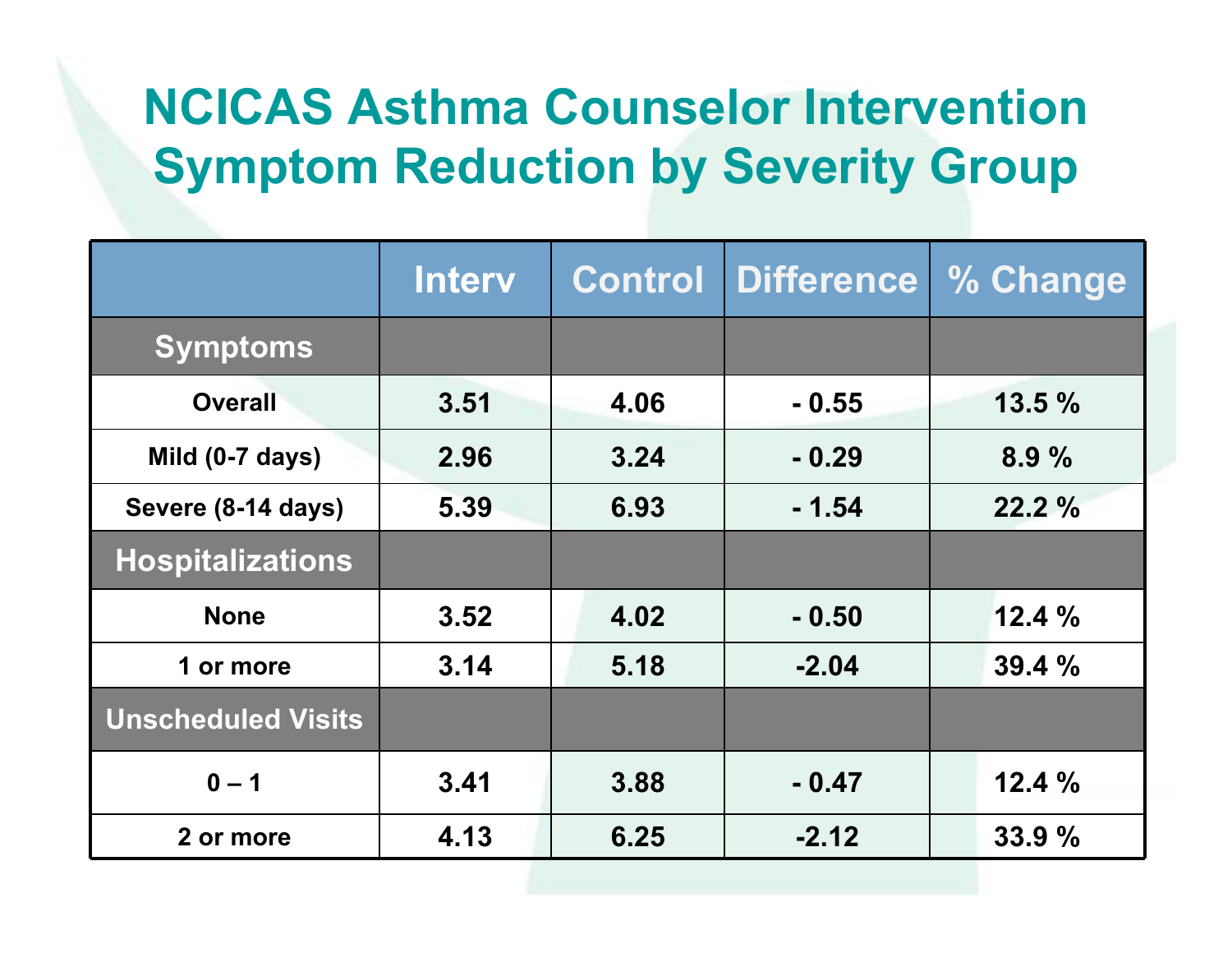### **MCAN-Funded Programs Combine EBI (Case Management, Trigger Removal) to Improve Health**

**MCAN programs have been shown to improve asthma management and quality of life for families by:**

•Decreasing missed school and work days •Increasing number of families whose children have asthma action plans •Empowering families to reduce asthma triggers at home

•Decreasing emergency room visits

The Children's Hospital of Philadelphia®

**La Red de Asma Infantil de Merck de Puerto Rico**

**IDDRESSING ASTHMA IN ENGLEWOOD PROJECT** 

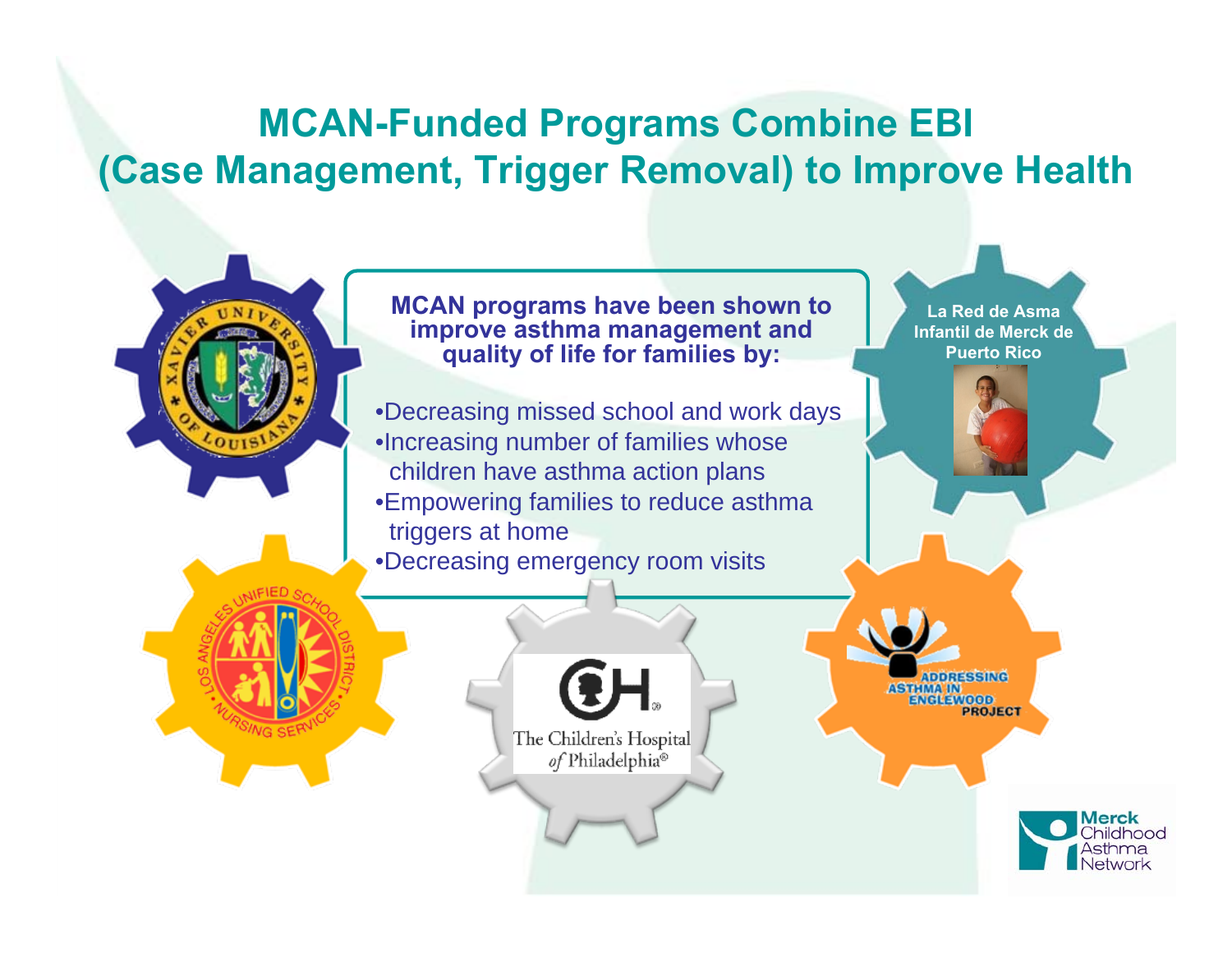# **Implementation Science Has Taught Us Important Lessons**

| <b>Interventions Often</b>                                                                                                                                                        | <b>Variety and Adaptation</b>                                                                                                                                               | <b>Should Address</b>                                                                                                                                                                                |
|-----------------------------------------------------------------------------------------------------------------------------------------------------------------------------------|-----------------------------------------------------------------------------------------------------------------------------------------------------------------------------|------------------------------------------------------------------------------------------------------------------------------------------------------------------------------------------------------|
| <b>Multi-Level</b>                                                                                                                                                                | <b>Important</b>                                                                                                                                                            | <b>Real World</b>                                                                                                                                                                                    |
| <b>EBI deemed efficacious</b><br>within clinical or<br>community-based trials<br>are often multi-level<br>interventions and are<br>not easily translated<br>into routine practice | <b>Context is important</b><br>and EBI are rarely<br>transferable without<br>adaptations to specific<br>settings; partnerships<br>and varied<br>approaches are<br>essential | <b>Implementation</b><br>research should<br>address the level to<br>which health<br>interventions can be<br>integrated into real-<br>world public health<br>and clinical service<br>delivery systems |

**Stay tuned to www.mcanonline.org for new reports on MCAN program Stay tuned to www.mcanonline.org for new reports on MCAN program health outcomes, research results, and policy recommendations health outcomes, research results, and policy recommendations**

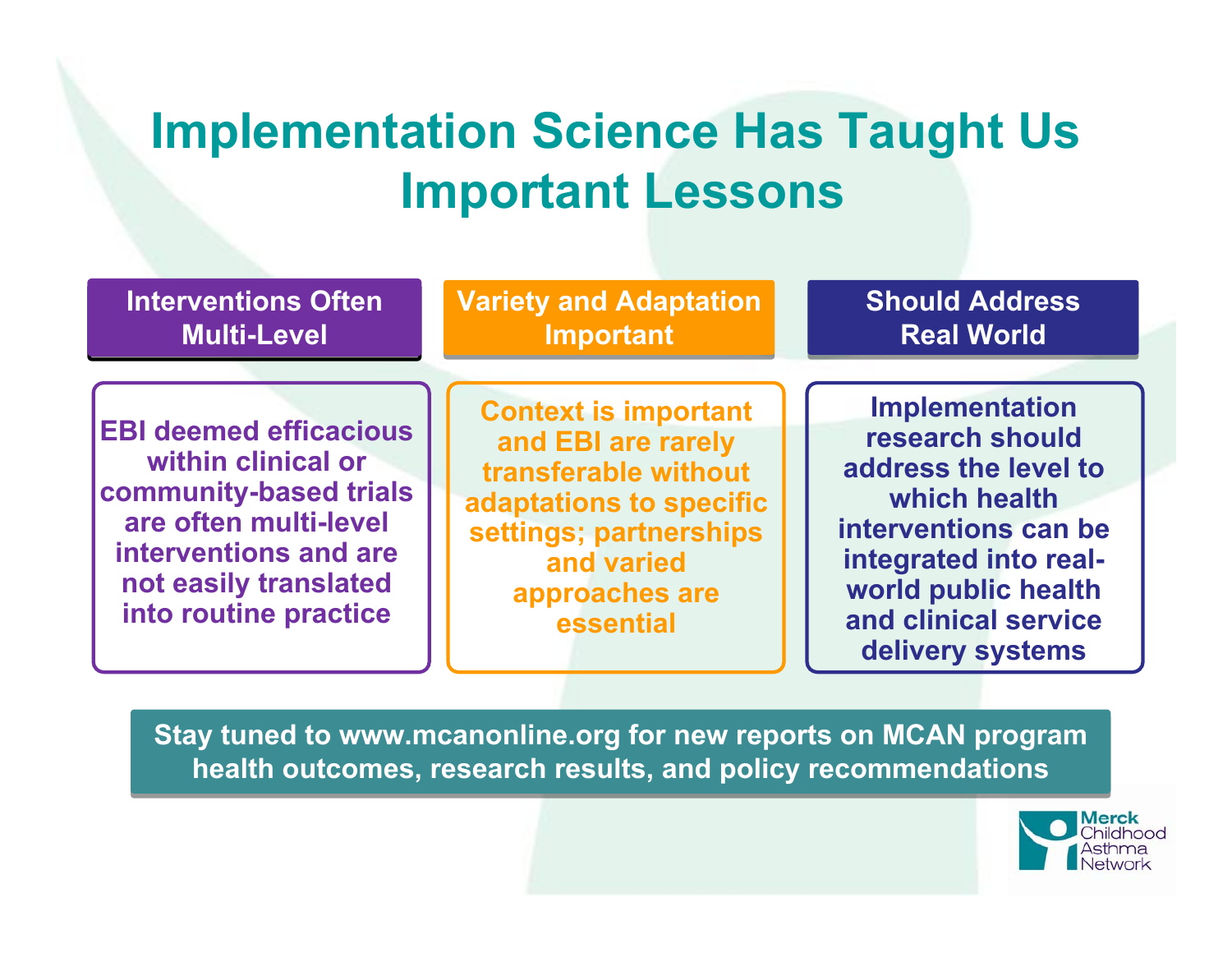# **Does obesity have adverse effects on children or adults with effects on children or adults with asthma? asthma?**

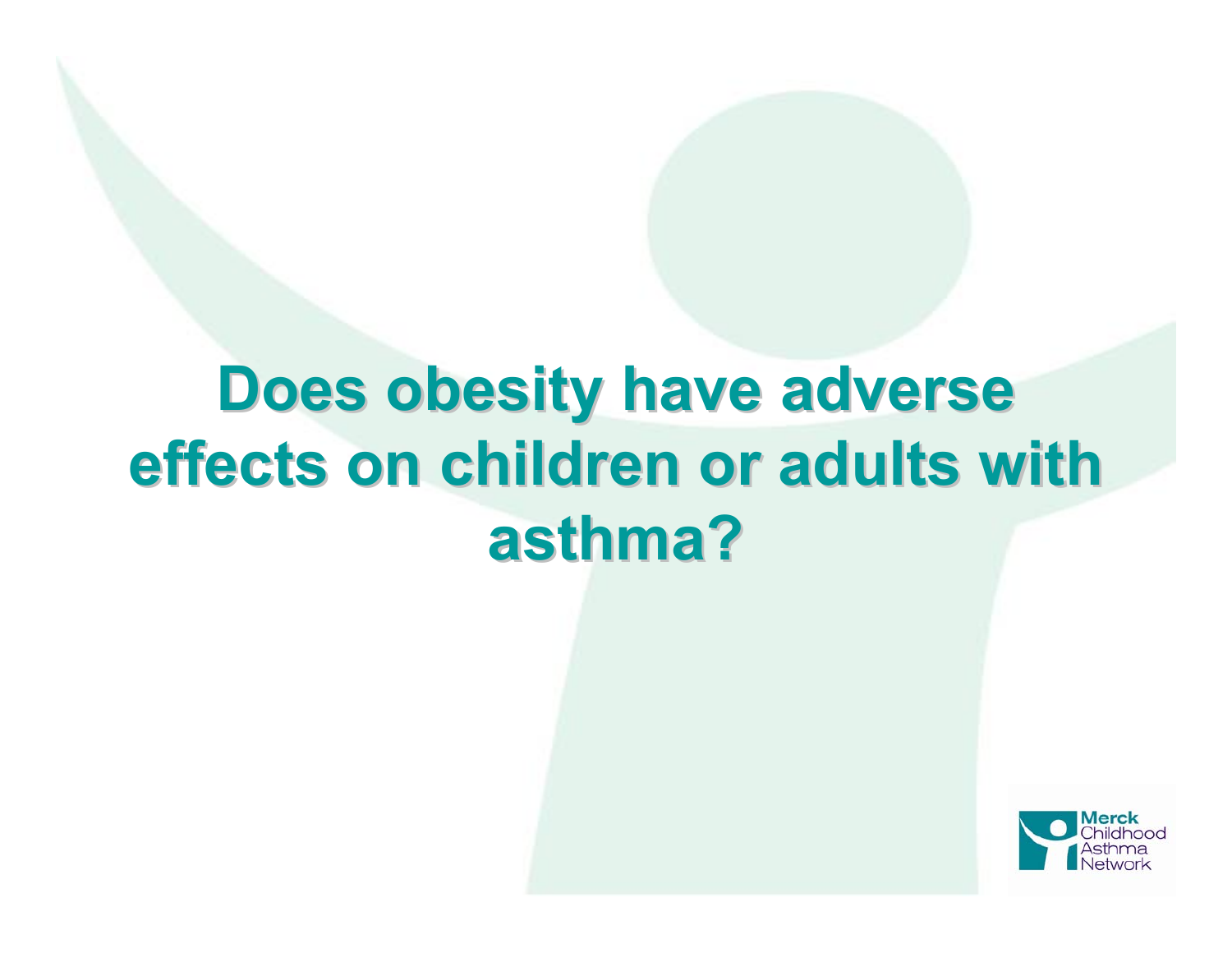## **Impact of Obesity in Asthma**

| <b>Asthma Outcomes</b>         | <b>Children</b><br>$(5-17 \text{ y.o.})$ | <b>Adults</b> (BMI<30 vs >30)                                                            |
|--------------------------------|------------------------------------------|------------------------------------------------------------------------------------------|
| <b>Disease severity</b>        | <b>Negative</b>                          | <b>Negative</b>                                                                          |
| <b>Spirometry measures</b>     | <b>Negative</b>                          | <b>FVC: 84 vs 79% pred.</b>                                                              |
| <b>QOL measures</b>            | <b>Negative</b>                          | <b>AQLQ*: 4.2 vs 3.9</b><br><b>SF-36 PCS**: 52 vs 48</b><br><b>SF-36 MCS: 51.4 vs 49</b> |
| <b>Health care utilization</b> | <b>Negative</b>                          | <b>Negative</b>                                                                          |

\* Asthma Quality of Life Questionnaire: higher score indicates higher QOL \*\* 36-Item Short Form Health Survey (physical & mental components): higher score indicates higher QOL

Ref.: Peter JI, et al. Ann. Allergy, Asthma & Immunol. 106: 30-35 (2011)

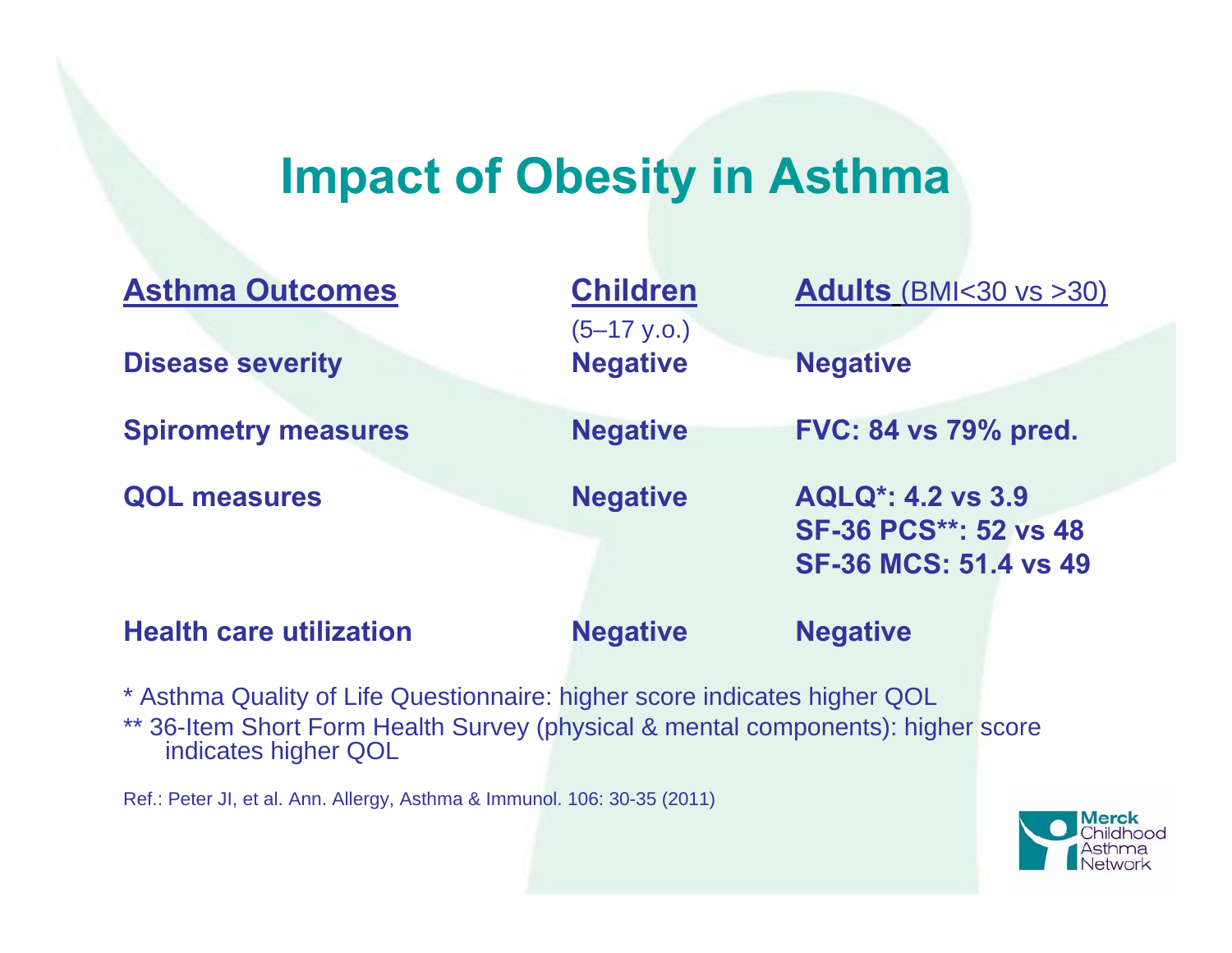### **Bivariate Relationships of BMI to Asthma Outcome Measures (adults)**

|                       |          | BMI (kg/m <sup>2</sup> ) |          |         |
|-----------------------|----------|--------------------------|----------|---------|
| <b>Outcome</b>        | $<$ 25   | 25-29.9                  | $30 +$   | P value |
| Mini-AQLQ*            |          |                          |          |         |
| Mean $+/-$ SD         | 5.3(1.2) | 5.1(1.2)                 | 4.6(1.3) | < .0001 |
| Score $<$ 3.9         | 14.1%    | 17.5%                    | 28.6%    | < .0001 |
| ATAQ**                |          |                          |          |         |
| Mean (SD)             | 0.7(0.9) | 0.8(1.0)                 | 1.2(1.1) | < .0001 |
| Score > 1             | 18.5%    | 23.3%                    | 38.9%    | < .0001 |
| Asthma-related        |          |                          |          |         |
| hospitalization       |          |                          |          |         |
| in the past year 3.9% |          | 3.7%                     | 8.8%     | .002    |
|                       |          |                          |          |         |

\*Juniper mini-Asthma QOL Questionnaire: Higher score indicates higher quality of life \*\* Asthma Therapy Assessment Questionnaire: Higher score indicates more asthma control problems

Ref.: Mosen DM et al. J Allergy Clinical Immunol. 122:507-11 (2008)